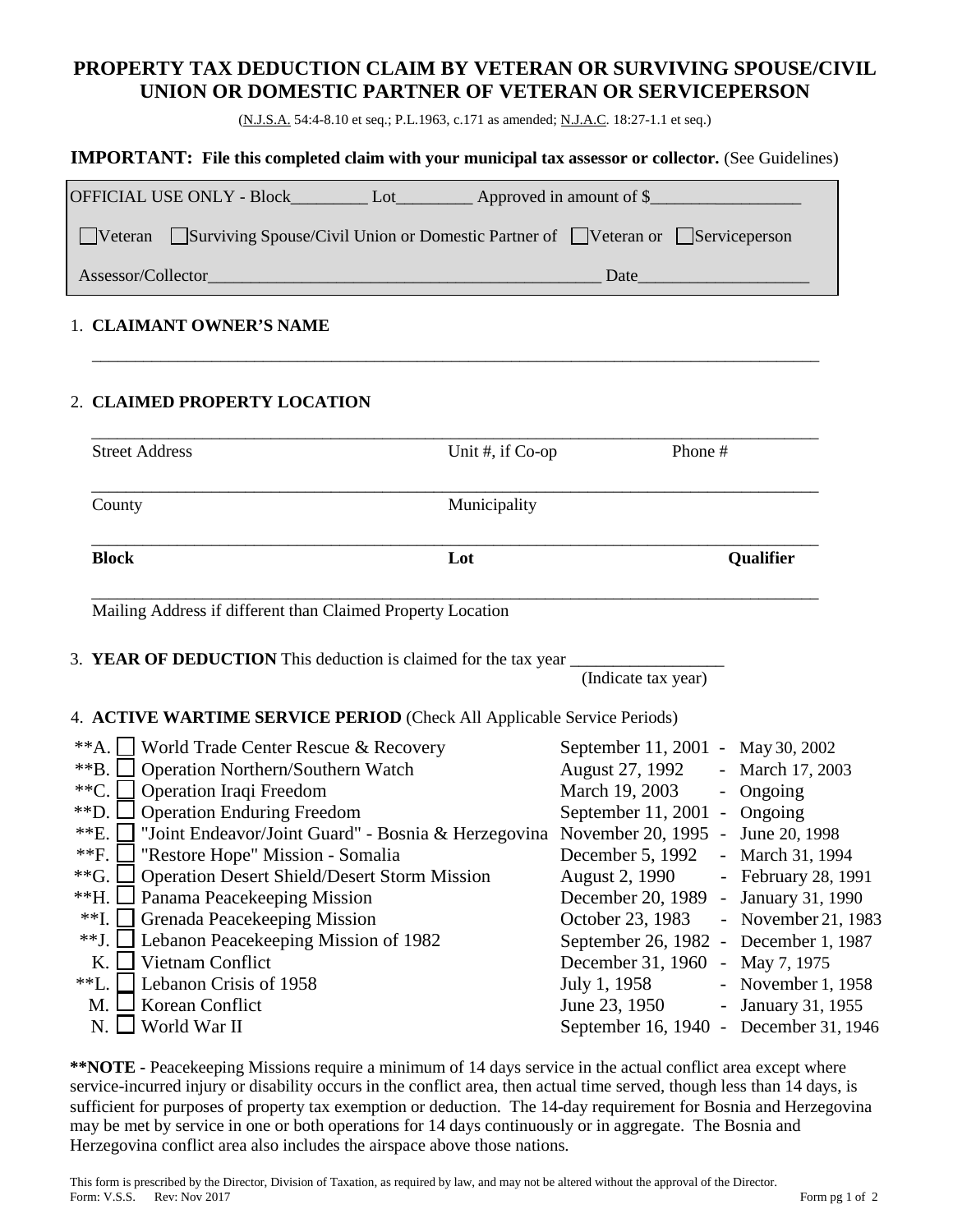#### 5. **VETERAN/SURVIVING SPOUSE/CIVIL UNION OR DOMESTIC PARTNER OF VETERAN OR SERVICEPERSON** (Check A, B, or C)

- A.  $\Box$  Honorably discharged veteran with active wartime service in the United States Armed Forces. ATTACH copy DD214.
- B.  $\square$  Surviving spouse/civil union or domestic partner of honorably discharged veteran with active wartime service in the United States Armed Forces; **and**

 $\Box$  I have not remarried/formed a new registered civil union or domestic partnership. ATTACH copy DD214 if not previously provided by veteran claimant.

C.  $\Box$  Surviving spouse/civil union or domestic partner of serviceperson who died on wartime active duty in the United States Armed Forces; **and**

I have not remarried/formed a new registered civil union or domestic partnership. ATTACH copy Military Notification of Death.

## 6. **PROPERTY OWNERSHIP**

 $\Box$  I, the above named claimant, owned, wholly or in part on  $\Box$  (deed date) the property above identified. Property must be owned as of October 1, year prior to the tax year for which deduction is claimed.

## **\*\*Complete 6a only if partial owners of claimed property.**

 \_\_\_\_\_\_\_\_\_\_\_\_\_\_\_\_\_\_\_\_\_\_\_\_\_\_\_\_\_\_\_\_\_\_\_\_\_\_\_\_\_\_\_\_\_\_\_\_\_\_\_\_\_\_\_\_\_\_\_\_\_\_\_\_\_\_\_\_\_\_\_\_\_\_\_\_\_\_\_\_\_\_\_\_\_ 6a. Name(s) of part owner(s) % ownership interest in property

#### **\*\*Complete 6b only if claimed property is a Cooperative or Mutual Housing Corporation in which you are a Tenant-Shareholder.**

\_\_\_\_\_\_\_\_\_\_\_\_\_\_\_\_\_\_\_\_\_\_\_\_\_\_\_\_\_\_\_\_\_\_\_\_\_\_\_\_\_\_\_\_\_\_\_\_\_\_\_\_\_\_\_\_\_\_\_\_\_\_\_\_\_\_\_\_\_\_\_\_\_\_\_\_\_\_\_\_\_\_\_\_\_

6b. Corporation Name of Cooperative or Mutual Housing

| Co-Op/M.H. Corp. Street Address  | <b>Municipality</b> |          | <b>State</b>         |
|----------------------------------|---------------------|----------|----------------------|
| Net Property Tax Amount for Unit |                     | $Co$ -op | Mutual Housing Corp. |

## 7. **CITIZENSHIP & RESIDENCY** (Check A or B)

- A.  $\Box$  I, the above claimant veteran, was a citizen and domiciliary (legal) resident of New Jersey as of October 1 of the pretax year.
- $B. \Box$  I, the above claimant surviving spouse/civil union or domestic partner, was a citizen and domiciliary (legal) resident of New Jersey as of October 1 of the pretax year; **and**

My deceased veteran or serviceperson spouse/civil union or domestic partner was a citizen and resident of New Jersey at death.

## 8. **TAX DEDUCTION OTHER PROPERTY**

I am not receiving a Veteran's Property Tax Deduction on any other property for the same tax year.

I am receiving a Veteran's Property Tax Deduction for the same tax year on the following property:

\_\_\_\_\_\_\_\_\_\_\_\_\_\_\_\_\_\_\_\_\_\_\_\_\_\_\_\_\_\_\_\_\_\_\_\_\_\_\_\_\_\_\_\_\_\_\_\_\_\_\_\_\_\_\_\_\_\_\_\_\_\_\_\_\_\_\_\_\_\_\_\_\_\_\_\_\_\_\_\_\_\_\_\_\_\_

Street Address Municipality

I certify the above declarations are true to the best of my knowledge and belief and understand they will be considered as if made under oath and I will be subject to penalties for perjury if they are falsified.

\_\_\_\_\_\_\_\_\_\_\_\_\_\_\_\_\_\_\_\_\_\_\_\_\_\_\_\_\_\_\_\_\_\_\_\_\_\_\_\_\_\_\_\_\_\_\_\_\_\_\_\_\_\_\_\_\_\_\_\_\_\_\_\_\_\_\_\_\_\_\_\_\_\_\_\_\_\_\_\_\_\_\_\_\_\_

Signature of Claimant Date **Date**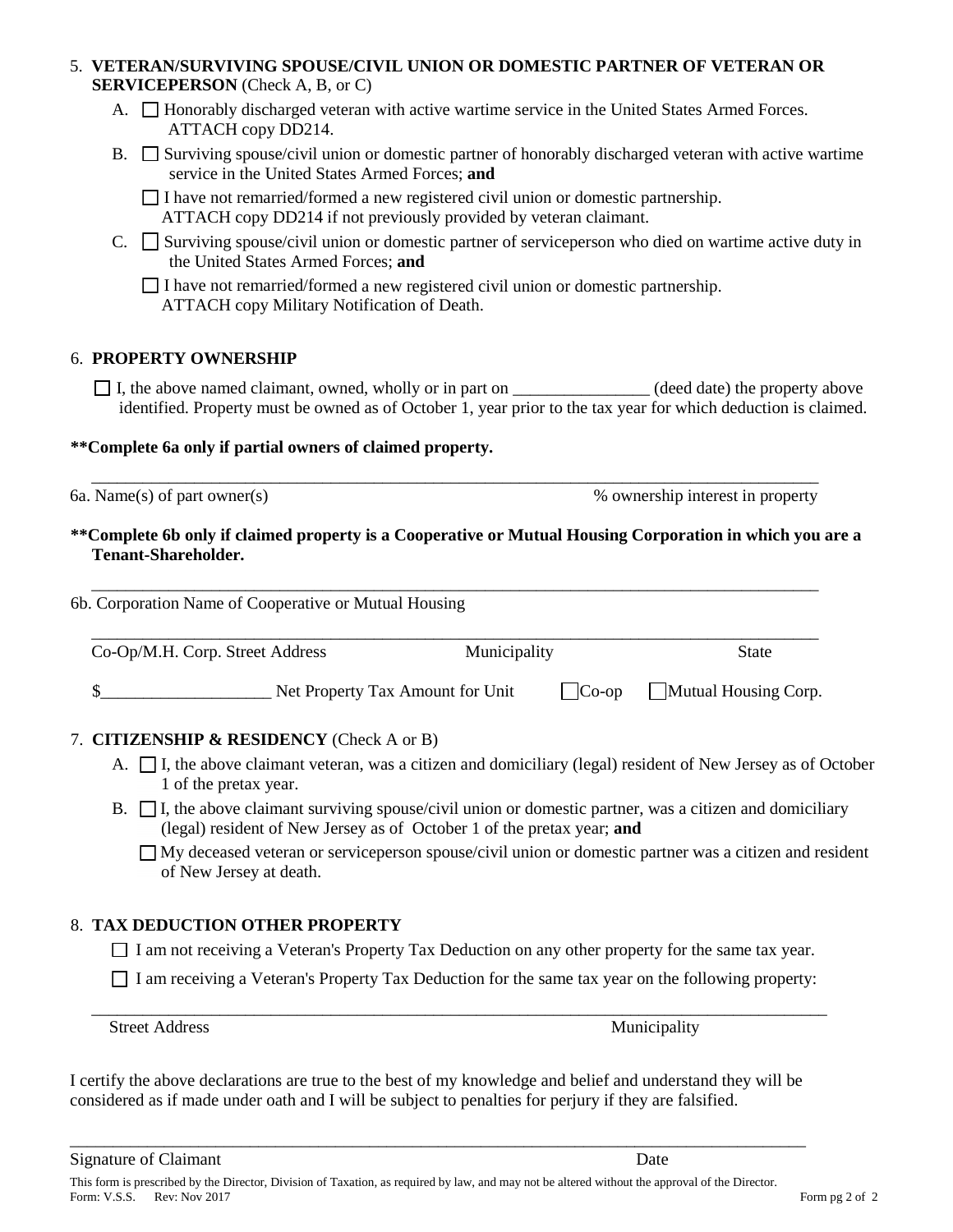# **GENERAL GUIDELINES**

#### **APPLICATION FILING PERIOD**

File this claim with the municipal tax assessor from October 1 through December 31 of the pretax year, i.e., the year prior to the calendar tax year or with the municipal tax collector from January 1 through December 31 of the calendar tax year. For example, for a property tax deduction claimed for calendar Tax Year 2017, the pretax year filing period would be October 1 - December 31, 2016 with the assessor and the tax year filing period would be January 1 - December 31, 2017 with the collector.

## **ELIGIBILITY REQUIREMENTS**

All requirements for deduction must be met as of October 1 of the pretax year, i.e., the year prior to the calendar tax year for which the deduction is claimed.

- A. Veteran Claimant as of October 1 pretax year must:
	- 1. have had active wartime service in the United States Armed Forces and been honorably discharged;
	- 2. own the property, wholly or in part, or hold legal title to the property for which deduction is claimed;
	- 3. be a citizen and domiciliary (legal) resident of New Jersey.
- B. Surviving Spouse/Civil Union or Domestic Partner Claimant as of October 1 pretax year must:
	- 1. document that the deceased veteran or serviceperson was a citizen and resident of New Jersey at death who had active wartime service in the United States Armed Forces and who was honorably discharged or who died on active wartime duty;
	- 2. not have remarried/formed a new registered civil union or domestic partnership;
	- 3. be a legal or domiciliary resident of New Jersey;
	- 4. own the property, wholly or in part, or hold legal title to the property for which deduction is claimed.
- **\*\*NOTE -** Claimants must inform the assessor of any change in status which may affect their continued entitlement to the deduction.

**VETERAN DEFINED** - means any New Jersey citizen and resident honorably discharged from active wartime service in the United States Armed Forces. Current statute does not provide for deduction for military personnel still in active service who have not been discharged.

**For assistance in documenting veterans' status, contact the NJ Department of Military and Veterans Affairs at (609) 530-6958 or (609) 530-6854**. **The United States Department of Veterans Affairs may be contacted at 1-800-827-1000.**

**ACTIVE SERVICE TIME OF WAR DEFINED** - means military service during one or more of the specific periods listed under #4 on front of this VSS Claim. Active duty for training or field training purposes as a member of a reserve component does NOT constitute active service time of war unless activated into Federal military service by Presidential or Congressional order.